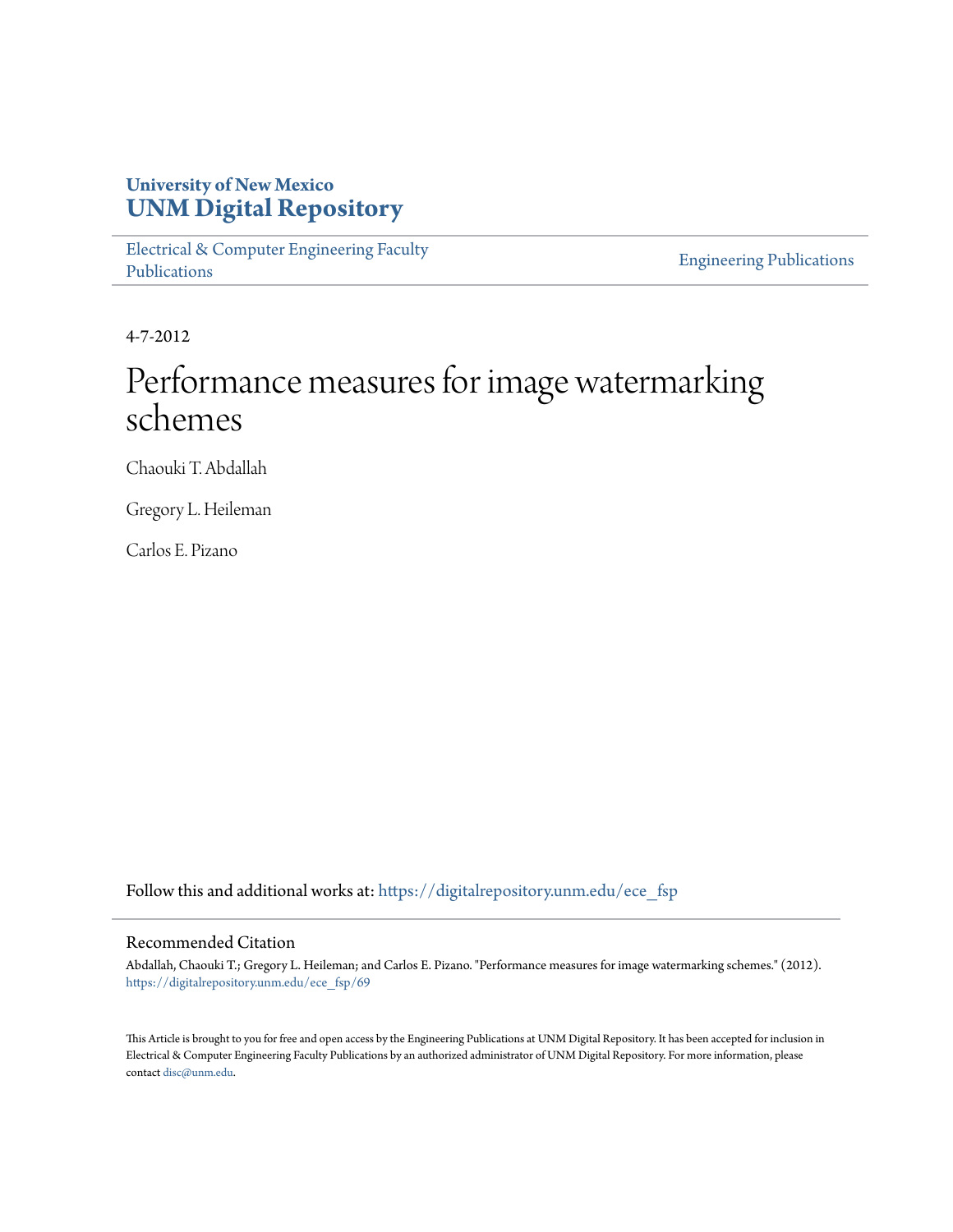#### PERFORMANCE MEASURES FOR IMAGE WATERMARKING SCHEMES

Gregory L. Heileman<sup>††</sup>, Carlos E. Pizano<sup>‡</sup>, and Chaouki T. Abdallah<sup>\*</sup>

Department of Electrical and Computer Engineering University of New Mexico, Albuquerque, NM, USA 87131 {heileman,cpizano,chaouki}@eece.unm.edu

#### ABSTRACT

In this paper we propose performance measures and provide a description of the application of digital watermarking for use in copyright protection of digital images. The watermarking process we consider involves embedding visually imperceptible data in a digital image in such a way that it is difficult to detect or remove, unless one possesses specific secret information. The major processes involved in the watermarking processes are considered, including insertion, attack, and detection/extraction. Generic features of these processes are discussed, along with open issues, and areas where experimentation is likely to prove useful.

#### 1. INTRODUCTION

The term digital watermarking is currently being used to describe the process of adding information, in particular digital watermarks, to digital multimedia content. Digital watermarks are being used for the purposes of documenting or ensuring (i.e., verifying, guaranteeing, or proving) the integrity of the multimedia content. Specifically, there are two general ways in which digital watermarks are being used with regards to multimedia content: (1) To add information to the content in such a way that it is clearly, and purposefully, available to those accessing the content. This is related to the traditional idea of watermarking (e.g., translucent marks that are routinely placed in paper currency or bond paper). A typical application is the automatic placement of a logo in an image taken by a digital camera. (2) To add information to the content in such a way that it is hidden from those accessing the content, unless they know to look for it, and possess any secret

information needed to decode it. This is related to the traditional idea of steganography—a word derived from the Greek word meaning covered writing. The field of steganography is also referred to as information hiding; however, both of the uses described above are commonly referred to simply as digital watermarking in the current literature. The notion of embedding hidden or barely perceptible information within a message or picture is actually an old idea, dating back to antiquity. Interesting accounts of this history can be found in [7, 8]. In this paper we will focus on the use of digital watermarking techniques for the purpose of copyright protection and ownership verification of digital images. This requires information to be hidden in digital images (i.e., this is an application of usage (2) described above).

The need for developing watermarking techniques that protect electronic information has become increasingly important due to the widespread availability of methods for disseminating this information (e.g. via the Internet), and the ease with which this information can be reproduced [2, 3]. In fact,

the inability to develop provably strong watermarking methods for copyright protection is often cited as a major stumbling block to the further commercial development of the Internet. For this reason, watermarking research has received considerable attention over the past few years, and an ever-increasing number of watermarking methods for copyright protection are being proposed both in the open and patent literatures [5, 4, 6, 10, 11, 12, 13]. These methods are invariably accompanied by the claim that they are "robust against malicious attacks," and these claims are often backed up via experimental tests devised by the developers themselves. Rarely do the authors of different papers consider the same suite of attacks, and worse yet, it is often the case that the same attack (e.g., sub-sampling) is implemented differently (e.g., some authors assume the image can be resized during a manual preprocessing step and others do not). The need for the establishment of a standard set of attacks by

<sup>†</sup>Supported in part by the Spanish Ministry of Education while on sabbatical at the Departamento de Tecnologías de las Comunicaciones, Universidad Carlos III de Madrid, Leganés-Madrid. ‡Supported in part by the High Performance Computing Education & Research Center at the University of New Mexico. \*Supported in part by Prometheus, Inc., 103 Mansfield St., Sharon, MA.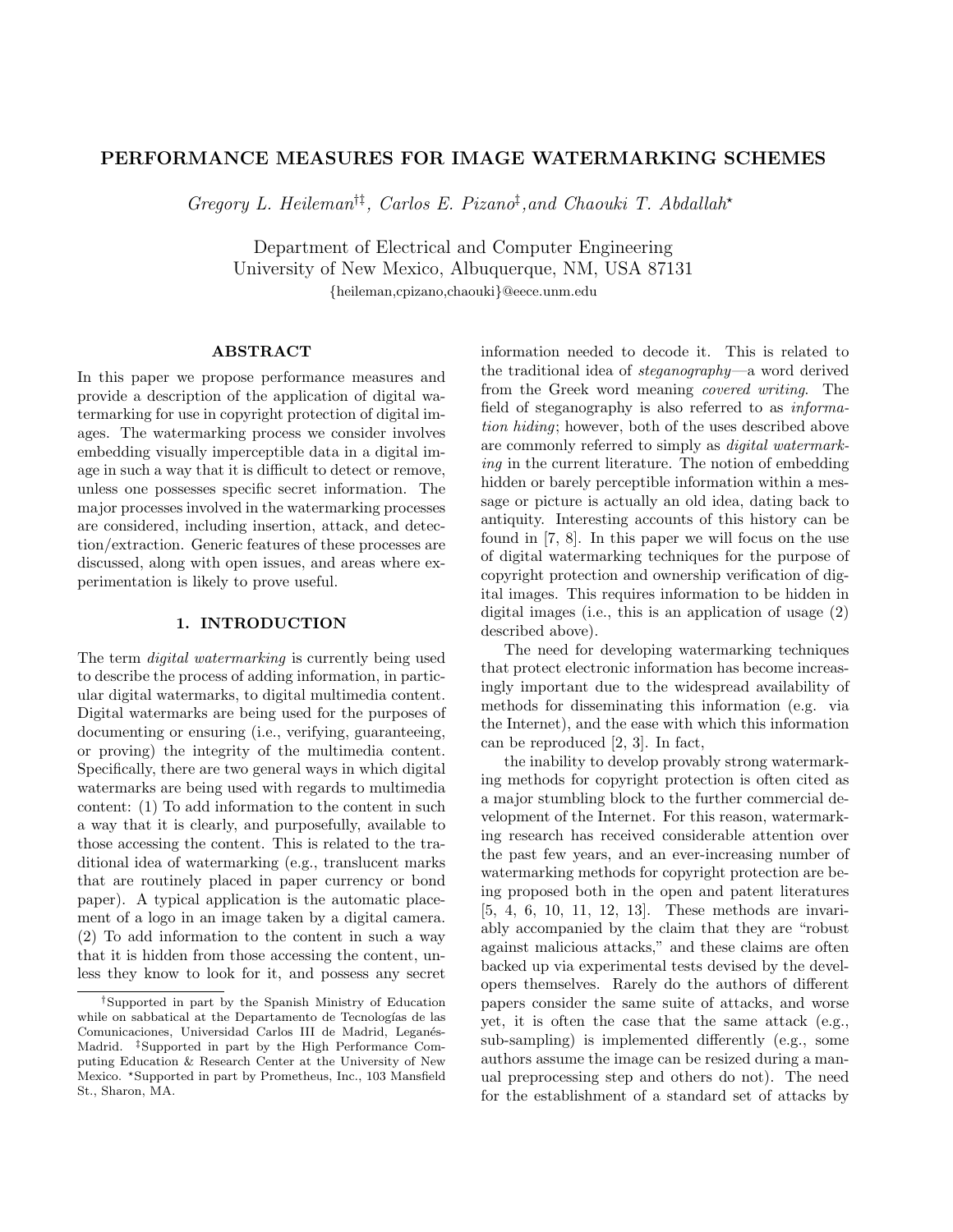which watermarking methods can be benchmarked is clearly evident. Similarly, since the performance of all watermarking methods is image dependent, a standard image database must be established. Thus, increased calls are being made for the establishment of watermarking standards (c.f., [9]). This paper presents a useful step in that direction by considering a mathematical model that has proved successful in fractal image processing [1]. We also make the case that experimentation is likely to be an important tool in the development, testing, and possible standardization of watermarking algorithms.

Throughout this paper we discuss a number of open issues related to the development of robust watermarking algorithms for copyright protection of digital images. We summarize the difficulties of this problem by considering the tradeoffs associated with watermark robustness, imperceptibility, and information capacity. A watermarking technique cannot simultaneously maximize these three quantities; rather, they tend to compete with each other, as depicted in Fig. 1. Specifically, in this figure we denote the space of all watermarking methods according to the three axes of robustness, imperceptibility, and information capacity. The methods that are realizable are shown as the shaded region in the figure, we envision them as forming a connected region about the origin, but we make no claims about the actual shape of this region. This figure supports the notion that it is possible to make a watermark more robust to various forms of attack, but this must come at the expense of conveying less information in the watermark, and more image degradation. For example, watermarks can generally be made more robust to attacks if the watermark bits are replicated throughout the image, but this obviously leads to a reduction in the information capacity of the watermark. Furthermore, a watermark can be made more robust to attack if it is placed in perceptually important regions of the image. In this case, attacks that attempt to remove the watermark are likely to result in noticeable changes to the image. However, only a limited amount of data can be hidden in these regions; if too much is hidden, the watermark itself leads to unacceptable perceptual changes. Finally, since an increase in the information capacity of an efficiently coded watermark will require an increase in the number of bits used by the watermark, we see that increasing the information capacity will eventually lead to perceptually significant image modifications. For this reason, a desirable property of watermarking methods used for copyright protection is the ability of the user to specify the level of robustness. The user can then examine the watermarked data to determine if it is acceptable, and repeat this process with



imperceptibility

Figure 1: The space of all watermarking methods for copyright protection.

a different level of robustness if necessary. We propose such an approach accompanied with a test that measures the distortion between the attacked image and the original one using a norm weighed by a perceptual mask.

Increasingly, calls are being made for the establishment of watermarking standards (c.f., [9]). Prior to the establishment of any standards for attacks or image databases, it will be important to establish reasonable models for watermarking. This paper presents a useful step in that direction by considering a mathematical model that has proved successful in fractal image processing [1]. It will also be important to have unbiased means of judging watermarking methods during any standardization process. Based on the discussions contained in this paper, we believe experimental investigations can help lend direction to theoretical research on watermark robustness in this case.

We have also considered the issue of computational constraints when implementing an attack, since computational requirements may also play a limiting role in implementing one of the specific watermarking methods depicted in Fig. 1, and will factor prominently in the development of any watermarking protocols. These issues require further investigation.

#### 2. CONSTRAINTS

The required invisibility of the watermark in the image leads to the following

constraints: The watermark insertion cannot change the perceptual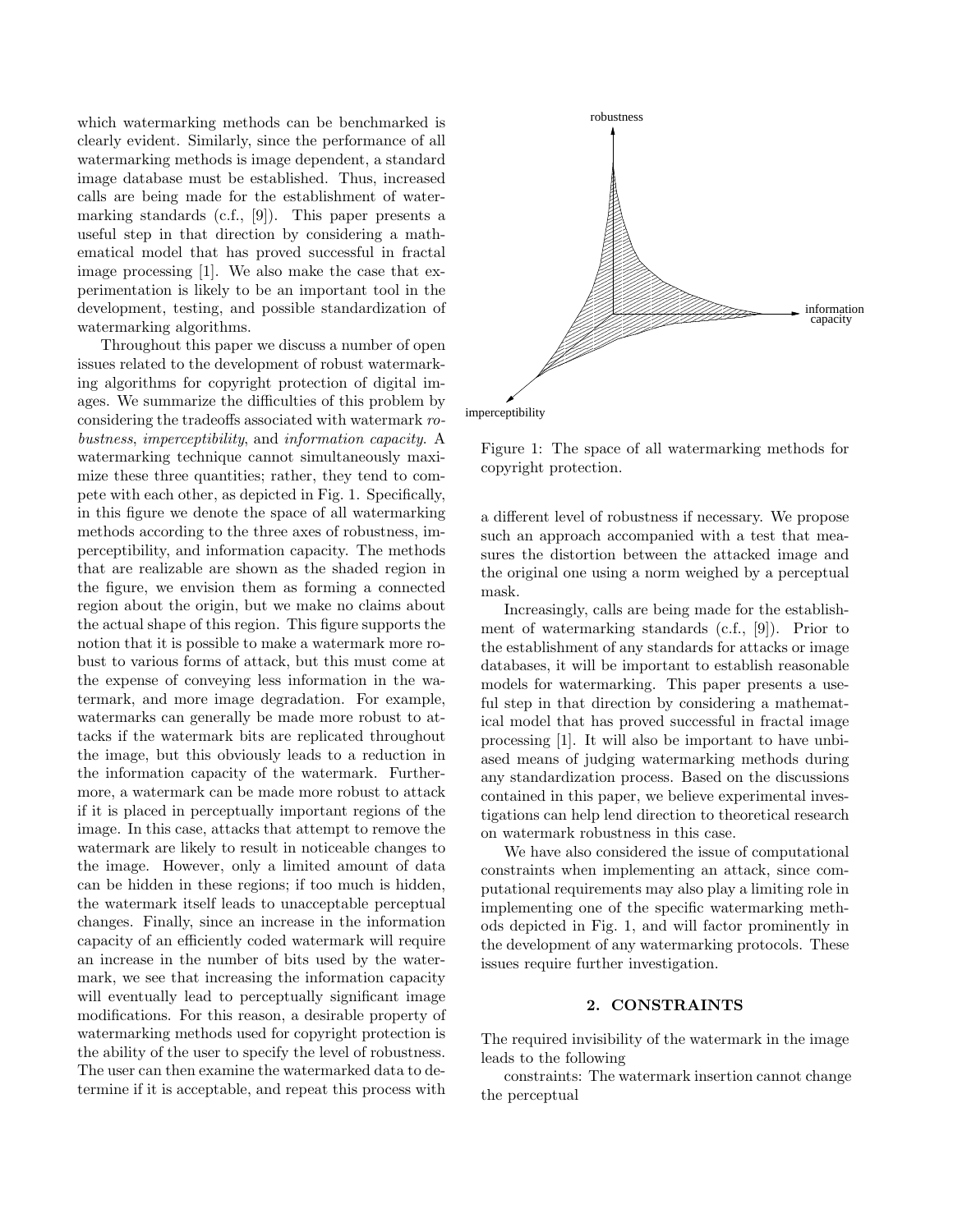content of the image  $I$ , and an attack will only be considered successful if it

defeats the detection/extraction processes without changing the perceptual content of

the image  $I_w$ . We will use the notation  $I \sim J$  to denote that image I

is perceptually equivalent to  $J$ , and leave the exact definition of equivalence for alter. The constraint  $I \sim$  $I_w$  models the

typical situation in which a graphic artist, photographer, etc. has created an image in

which they would like to place a watermark, but they require that this be done

without altering the esthetics of the image. Now, if we let an attack be denoted by  $\tilde{I}_w = f(I_w)$ , the constraint  $I_w \sim I_w$ 

captures the notion that a pirate will only find it useful to steal an image if

they can do so without altering its esthetics. Thus, if it is possible to construct a

a watermarking method in which perfect detection is obtained whenever  $I_w \sim I_w$ , then a pirate will be forced to noticeably alter an image in order to

steal it. We believe that this is the best that one can hope for in this application.

In summary, the constraints we will assume are:

$$
I \sim I_w \tag{1}
$$

$$
I_w \sim \hat{I}_w \tag{2}
$$

We model an attack as a linear or nonlinear function  $f(\cdot)$  applied to the

watermarked image  $I_w$ . That is,  $f(I_w) = I_w$  By transivity, constraints (1) and (2) imply that

 $I \sim I_w$  The main problem with the previous discussion is that the concept of a

perceptual invariant is ill-defined, and in fact involves open problems

in brain science, psychology, as well as subjective opinions. Nevertheless,

enough is known about the human visual system (HVS) to exploit the idea of

perceptual invariants in watermarking methods. A number of models for

the low-level processing portion of the HVS have been proposed, we will

denote these as a perceptual masking function  $I^P =$  $P(I)$ . Specifically, we will

assume  $P(I)$  operates on images I, returning an image the same size as I.

Entry  $[ij]$  of the perceptual masking image matrix, i.e.,  $[P(I)]_{ii}$ , is

directly porptional to the perceptual sensitivity of pixel  $[I]_{ij}$ . That

Figure 2: The distance between  $I_w$  and  $\overline{I}_w$  in image and perceptual space.

is, a large value for  $[P(I)]_{ij}$  indicates that pixel  $[I]_{ij}$ in image

I can be changed signivicantly, without changing the perceptual characteristics

of the image. Likewise, a small value for  $[P(I)]_{ii}$ indicates that

pixel  $[I]_{ij}$  can not be altered much without altering the perceptual content

of the image I. For ease of presentation, we will assume the elements of  $P(I)$ 

are all nonnegative. Now we can define equivalence between the 2 images  $I$  and  $J$  as follows,

$$
I \sim J \Longleftrightarrow I^P = J^P \tag{3}
$$

Figure ?? demonsrates how images that are far apart in image space

may be close together in perceptual space

We are interested in measuring the distances between I,  $I_w$ , and  $\tilde{I}_w$  in perceptual space, and using this to develop a more formal notion of the

robustness of a watermarking method. In order to measure the distance between

two images  $I$  and  $J$  in perceptual space, we transform the matrix  $P(I)$  in

the manner described below to create matrix  $Q(I)$ , and then we define the matrix  $\Gamma(I, J)$  as follows

$$
\Gamma(I,J)=Q(I)\circ|I-J|
$$

where  $A \circ B$  is the Schur product of two  $m \times n$  matrices A and B:

$$
[A \circ B]_{ij} = [A]_{ij} \cdot [B]_{ij},
$$

 $i = 1, \ldots, m, j = 1, \ldots, n$ .

Matrix  $Q(I)$  is obtained from  $P(I)$  by first computing  $[P]_{ij}^{-1}$  (i.e., inverting the individual elements of the matrix), and scaling the resulting

values to the interval [0, 1]. Thus,  $[\Gamma(I, J)]_{ij} \in$  $[0, 1]$ ,

 $i = 1, \ldots, m, j = 1, \ldots, n$ . We can think of  $\Gamma(I, I)$ as being

the origin in this perceptual space, and  $\Gamma(I, J)$  is the distance

in perceptual space of  $J$  from the origin. A number of norms can be used to

measure this distance. For example we may consider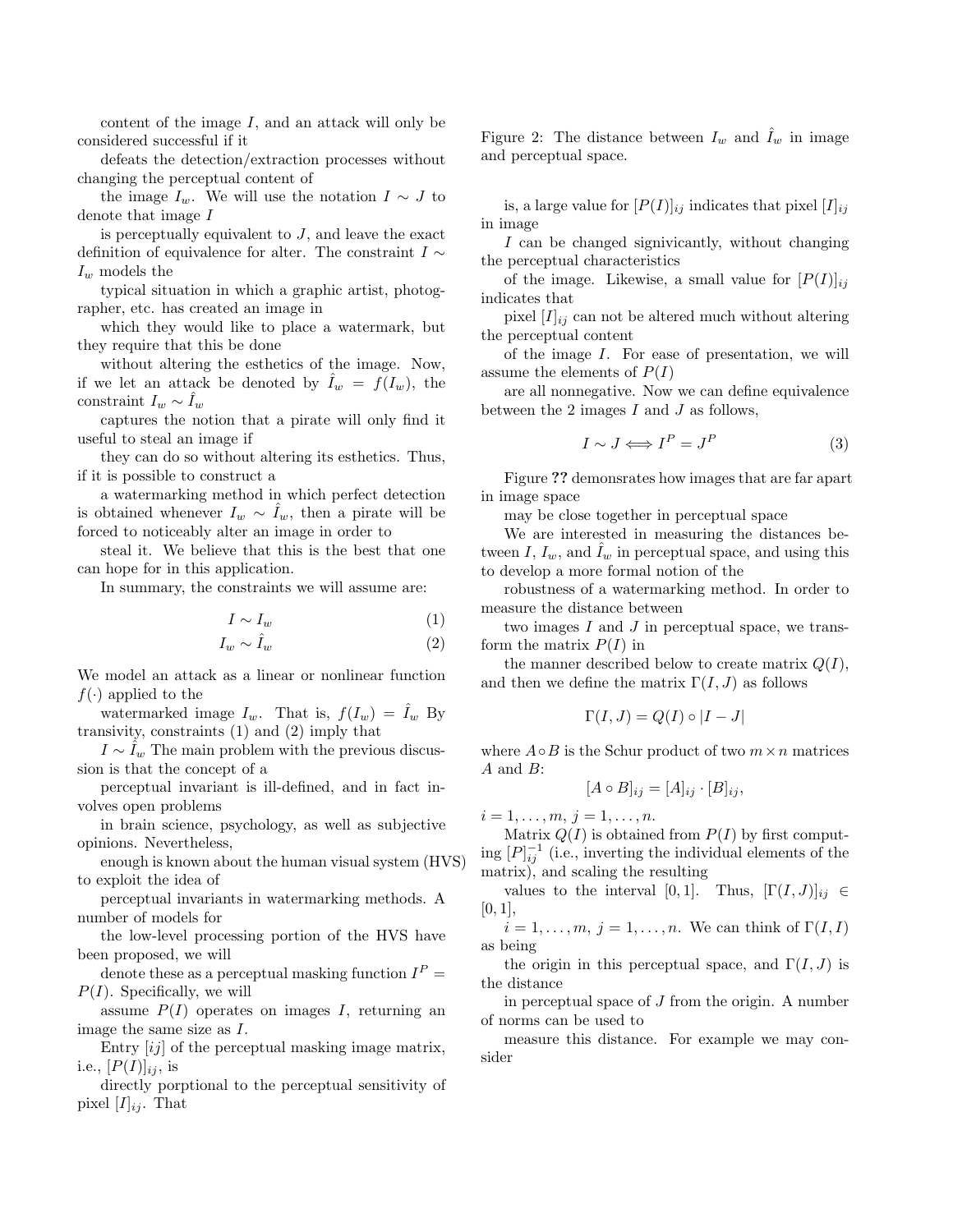$$
\|\Gamma\|_{1} = \max_{j} \sum_{i=1}^{m} |[\Gamma]_{ij}| \tag{4}
$$

$$
\|\Gamma\|_2 = \left[\lambda_{\max}(\Gamma^T \Gamma)\right]^{\frac{1}{2}}\tag{5}
$$

$$
\|\Gamma\|_{\infty} = \max_{i} \sum_{j=1} |\Gamma|_{ij}| \tag{6}
$$

$$
\|\Gamma\|_{x} = \sum_{i=1}^{m} \sum_{j=1}^{n} |[\Gamma]_{ij}| \tag{7}
$$

where  $\lambda_{\text{max}}(\Gamma^T \Gamma)$  is the maximum eigenvalue of

 $(\Gamma^T \Gamma)$ . The norm  $\|\Gamma\|_x$  is useful because it is

sensitive to local "spikes" in  $\Gamma$ , which may correspond to point

distortions in  $I_B$ , while the other norms consider a more global view

of Γ, corresponding to distrotions of a more global nature.

To recap, we now have the space of images  $\mathcal S$  which contains the original image  $I$ , its watermarked version  $I_w = W(I)$  and its attacked version  $I_w = f(I_w)$ . We also have the corresponsing perceptual mask imahes  $I^P = P(I), I_w^P = P(I_w),$  and  $\hat{I}_w^P = P(\hat{I}_w)$ . Because of the definition of the equivalence relation between any 2 members of  $S$ , we have equivalence classes which completely partition  $S$ . We also obtain the quotient space Q which is the set whose members are equivalent classes, i.e.

$$
\begin{array}{rcl}\n\pi & : & \mathcal{S} \longrightarrow Q \\
\pi I & = & \mathcal{I}\n\end{array}
$$

such that  $J \in \mathcal{I}$  if and only if  $I \sim J$ . We can also define attacks f which respect the equivalence relation  $\sim$  as those functions  $f : \mathcal{S} \longrightarrow |calS}$  where

$$
I \sim J \Longrightarrow f(I) \sim f(J)
$$

We are now ready to mathematically define the concepts of robustness, imperceptibility, and infromation capacity of a watermark w. Let us first define  $s_w$  =  $I - I_w$ , and  $\hat{s}_w = I_w - \hat{I}_w$  to be the watermark signature and its attacked version

**Definition 1** A watermark w on an image  $I$  is robust with respect to an attack f if

$$
I_w \sim \hat{I}_w \Longrightarrow s_w \sim \hat{s}_w
$$

**Definition 2** A watermark w on an image I is imperceptible if  $I \sim I_w$ .

Definition 3 A watermark w on an image I has information content measure by  $H(I; I_w)$ .

#### 3. REFERENCES

- [1] M. F. Barnsley and L. P. Hurd. Fractal Image Compression. AK Peters, Ltd., Wellesley, MA, 1993.
- [2] I. J. Cox, J. Kilian, T. Leighton, and T. Shamoon. Secure spread spectrum watermarking for multimedia. Technical Report 95-10, NEC Research Institute, May 1995. http://www.neci.nj.nec.com/tr/index.html.
- [3] S. Craver, N. Memon, B.-L. Yeo, and M. Yeung. Can invisible watermarks resolve rightful ownership. Technical Report RC20509, IBM Research Report, July 1996, and In Proceedings SPIE Storage and Retrieval for Image and Video Databases V, July 1997.
- [4] Digimarc Homepage. http://www.digimarc.com.
- [5] J. R. Hernández, F. Pérez-González, J. M. Rodríguez, and G. Nieto. Performance analysis of a 2d-multipulse amplitude modulation scheme for data hiding and watermarking of still images. to appear in IEEE Journal on Selected Areas in Communication.
- [6] L. Irwin, G. L. Heileman, C. E. Pizano, C. T. Abdallah, and R. Jordán. The robustness of digital image watermarks. In Proceedings of the International Conference on Imaging Science, Systems, and Technology, pages 82–85, Las Vegas, NV, July 1998.
- [7] D. Kahn. The Codebreakers. MacMillan, New York, 1967.
- [8] D. Kahn. The history of steganography. In R. Anderson, editor, Information Hiding, Springer Lecture Notes in Computer Science, volume 1174, pages 183–206. Springer-Verlag, 1996.
- [9] F. Mintzer, G. W. Braudaway, and A. E. Bell. Opportunities for watermarking standards. CACM, 41(7):57–64, 1998.
- [10] N. Nikolaidis and I. Pitas. Copyright protection of images using robust digital signatures. In Proceedings of the IEEE International Conference on Acoustics, Speech, and Signal Processing, pages 2168–2171, Atlanta, GA, May 1996. http://poseidon.csd.auth.gr/signatures/.
- [11] F. A. Petitcolas. Image watermarking: Weaknesses of existing schemes. http://www.cl.cam.ac.uk/~fapp2/watermarking/image\_watermarki